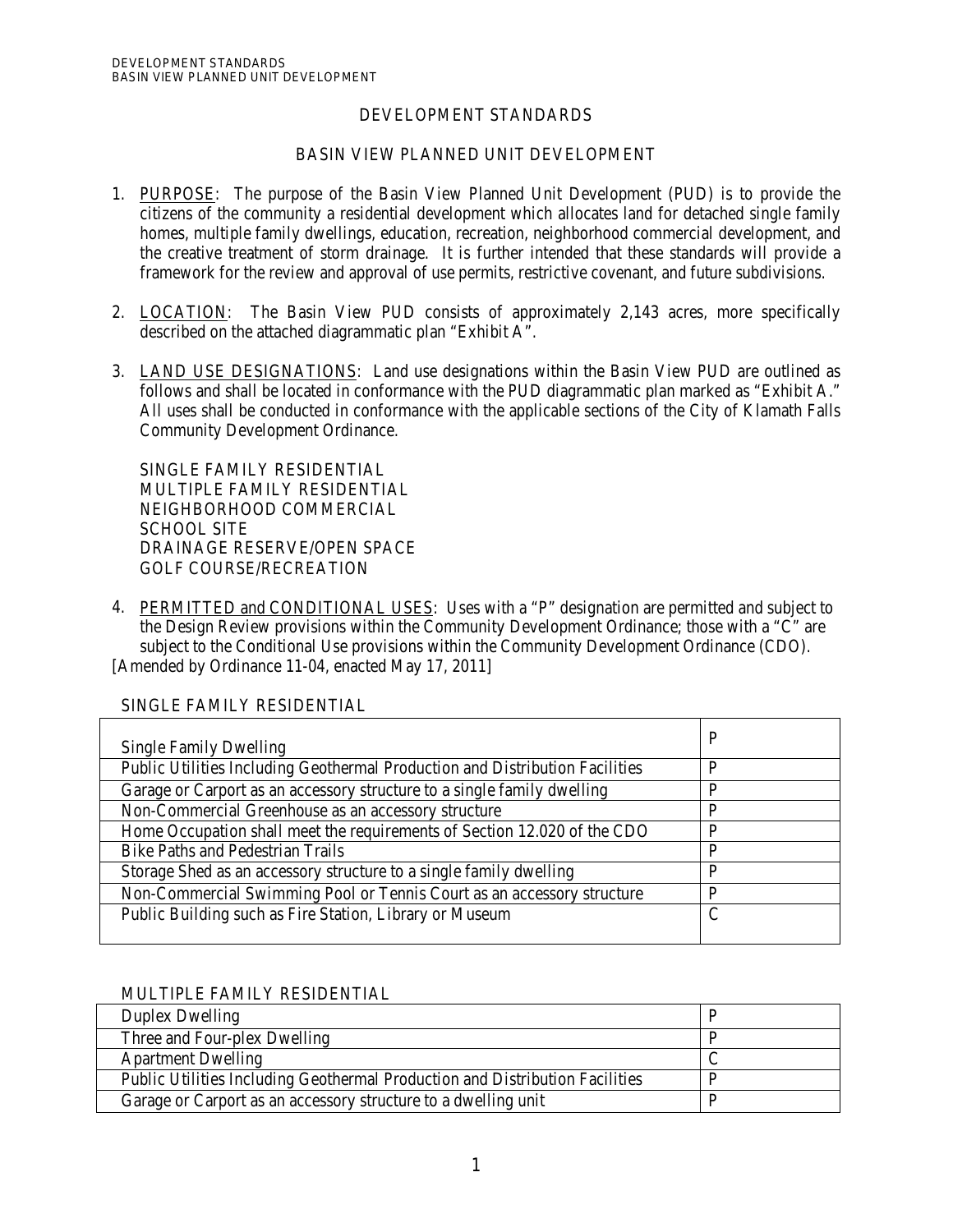| Non-Commercial Greenhouse as an accessory structure |  |
|-----------------------------------------------------|--|
|-----------------------------------------------------|--|

## SCHOOL SITE

| <b>Elementary School</b>                                                     |  |
|------------------------------------------------------------------------------|--|
| Junior High/Middle School                                                    |  |
| High School                                                                  |  |
| Public Utilities Including Geothermal Production and Distribution Facilities |  |

# DRAINAGE RESERVE/OPEN SPACE

| Drainage Management Structures                                               |  |
|------------------------------------------------------------------------------|--|
| <b>Public Parks</b>                                                          |  |
| Bike Paths and Pedestrian Trails                                             |  |
| Wildlife Habitat Enhancement and Erosion Control                             |  |
| Public Utilities Including Geothermal Production and Distribution Facilities |  |

## NEIGHBORHOOD COMMERCIAL

| <b>Bakery or Confectionary</b>          | $\mathbf{P}$   |
|-----------------------------------------|----------------|
| Bank & Loan                             | $\overline{P}$ |
| Barber & Beauty Shop                    | $\mathbf P$    |
| <b>Book Store</b>                       | $\mathbf{P}$   |
| <b>Clothing Store</b>                   | $\mathbf{P}$   |
| Church                                  | $\overline{C}$ |
| Cocktail Lounge as part of a Restaurant | $\overline{P}$ |
| Delicatessen                            | $\overline{P}$ |
| Drug & Variety Store                    | $\overline{P}$ |
| Dry Cleaners                            | $\mathbf{P}$   |
| <b>Fast Food Service Stores</b>         | $\mathcal{C}$  |
| <b>Floor Covering Store</b>             | $\overline{C}$ |
| <b>Garden Supply Store</b>              | $\overline{C}$ |
| Grocery                                 | $\overline{C}$ |
| Hardware Stores and Sporting Goods      | $\overline{C}$ |
| Jewelry & Repair                        | $\mathbf{P}$   |
| Laundry (self service)                  | $\overline{P}$ |
| Locksmith                               | $\overline{P}$ |
| Pet Shop                                | $\overline{C}$ |
| Printers & Publishers                   | $\mathsf{C}$   |
| Recreation, Private Athletic            | $\mathbf{P}$   |
| Restaurant                              | $\overline{P}$ |
| <b>Service Station</b>                  | $\overline{C}$ |
| <b>Stationery Supplies</b>              | $\mathbf{P}$   |
| Tailor                                  | ${\bf P}$      |

GOLF COURSE/RECREATION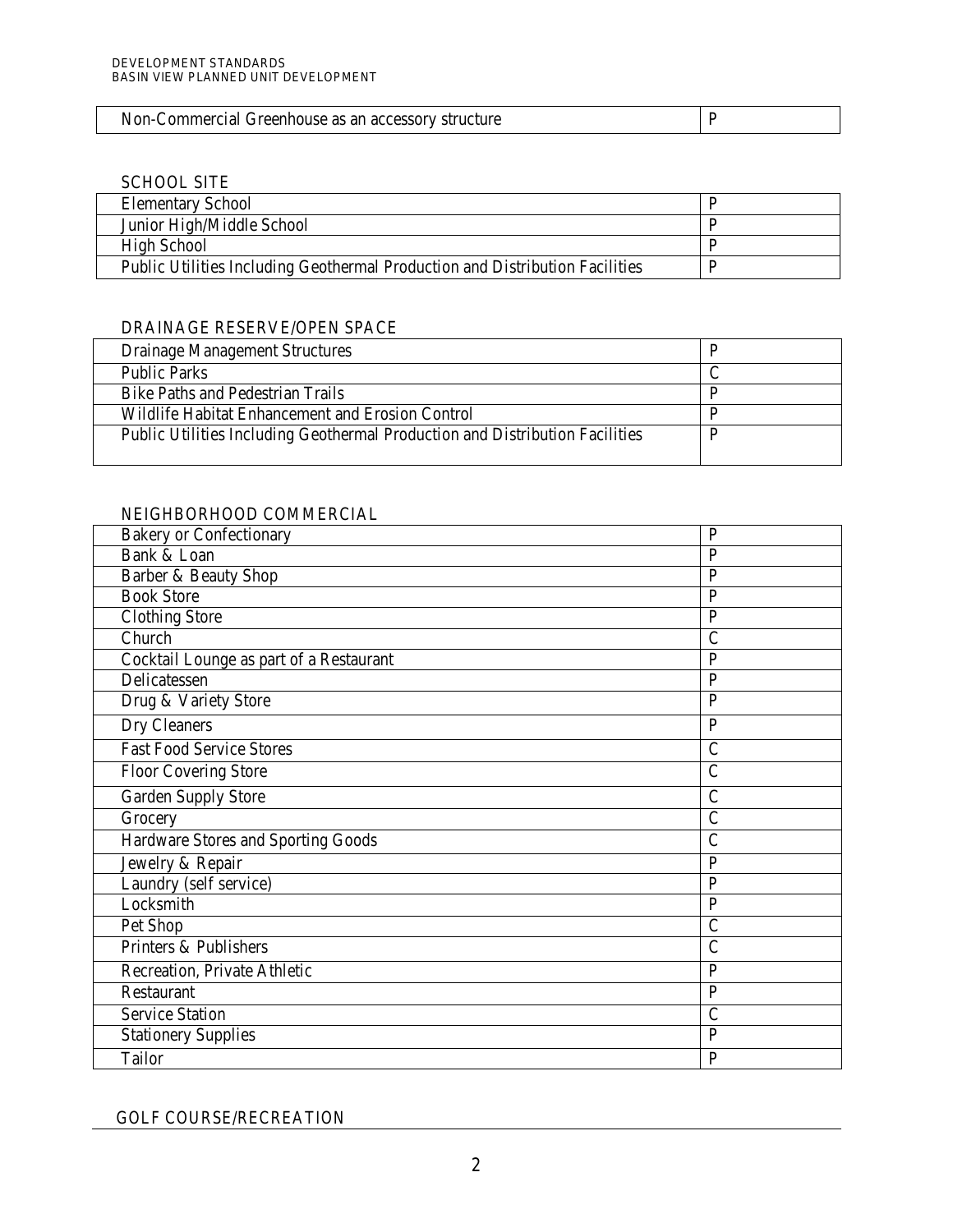| <b>Public Parks</b>                                                          |  |
|------------------------------------------------------------------------------|--|
| Golf Course and Associated Facilities                                        |  |
| Wildlife Habitat Enhancement                                                 |  |
| Public Utilities Including Geothermal Production and Distribution Facilities |  |
| <b>Bike Paths and Pedestrian Trails</b>                                      |  |

[Amended by Ordinance 11-04, enacted May 17, 2011]

All uses shall be conducted in accordance with the applicable sections of the City of Klamath Falls Community Development Ordinance in effect at the time of the development. The Planning Commission may permit similar uses provided they are consistent with the intent of these development standards.

- 5. BUILDING SIZE: For properties located outside of Tract 1152 (North Hills), and the First and Second Additions to North Hills, specific building size requirements shall include the following:
	- a. Single Family Residential: No single family dwelling shall be less than 1,000 square feet for the main structure, exclusive of garages, porches, decks, carports and attached greenhouses.
	- b. Multiple Family Residential: Each dwelling unit shall have a minimum of 500 square feet of floor area. No more than 16 dwelling units shall be allowed in one single structure.
	- c. Neighborhood Commercial: No single commercial enterprise use shall be allowed to occupy more than -3,000 square feet of building area, including storage and mechanical space. No building shall be greater than 18,000 square feet.

[Amended by Ordinance 11-04, enacted May 17, 2011]

6. BUILDING HEIGHT: No building shall exceed a height of two stories or 28 feet. The following structures or structural parts are not subject to the provisions of this section:

Church Spires Fire and Hose Towers, and

The Planning Commission may grant a variance to the building height provision following a public hearing. The Planning Commission shall analyze each of the conditions listed in the Required Findings for Major Variance within the CDO and incorporate such analysis in the decision. [Amended by Ordinance 11-04, enacted May 17, 2011]

- 7. LOT COVERAGE: Buildings shall not occupy more than the following percentages of lot areas in the following use categories:
	- a. Single Family Residential 30%
	- b. Multiple Family Residential 50%
	- c. Neighborhood Commercial 50%
	- d. School Site 50%
	- e. Golf Course/Recreation 15%
- 8. BUILDING SETBACKS: Building setbacks shall comply with the applicable section of the City of Klamath Falls Community Development Ordinance in effect at the time of application for a land use permit.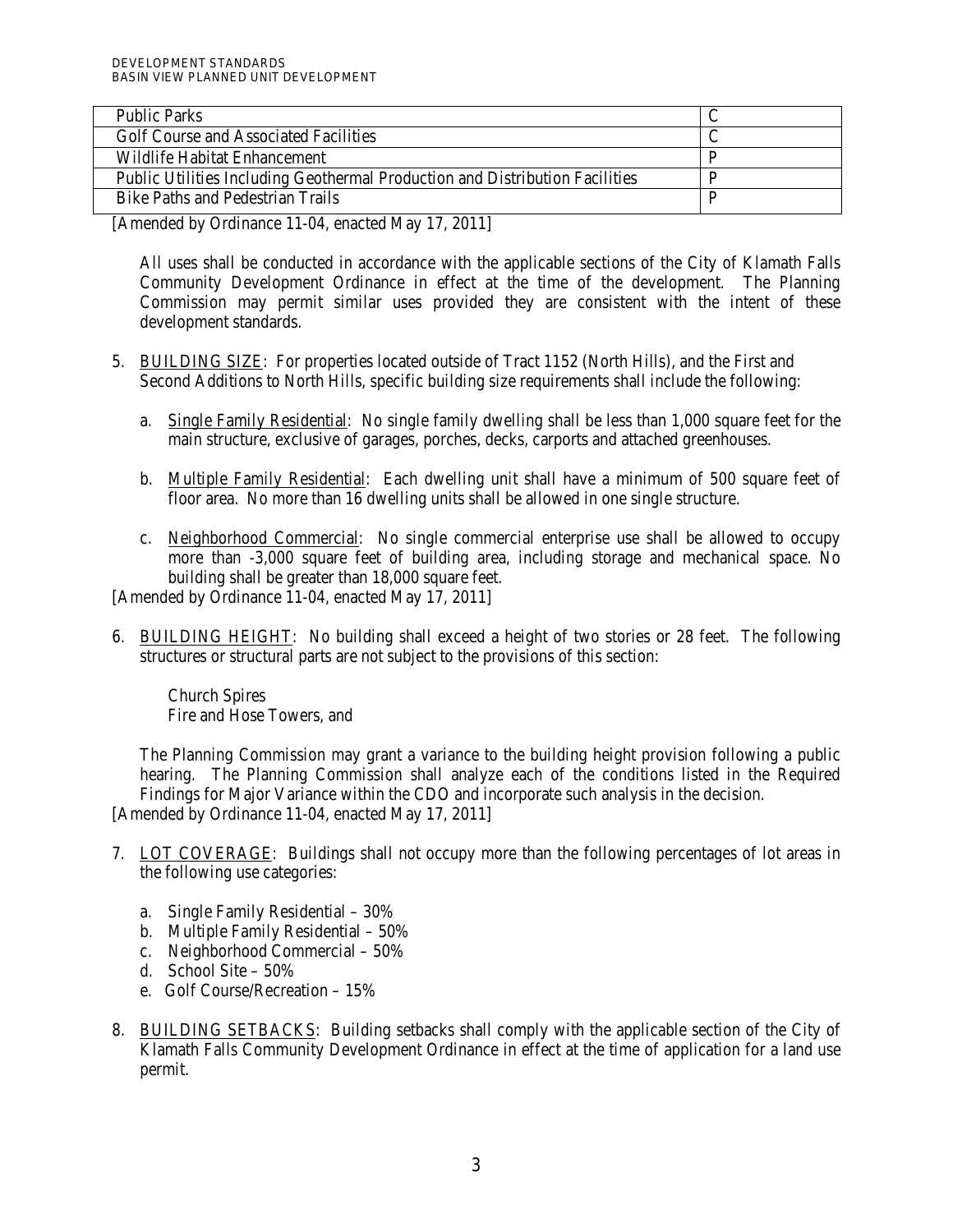- 9. TEMPORARY STRUCTURES: No structure of a temporary nature, tent, shack, garage, carport, barn or other outbuildings, shall be used on any lot at any time as a residence, either temporarily or permanently.
- 10. PARKING: All uses shall provide off street parking in accordance with the City of Klamath Falls Community Development Ordinance or such requirements that may be in effect at the time of the application for a land use application for the phase of development being considered. All off street parking areas shall be adequately lighted. Diagrammatic lighting plans shall be submitted with all permit applications.

In the Neighborhood Commercial, Multiple Family Residential, School Site and Golf Course/Recreation land use areas, landscaping for parking lots will be required as follows:

- a. Where the provision of off street parking for five (5) or more vehicles on a given lot is required, the following shall apply:
	- 1. Parking lots shall have landscaped islands at the ends of parking rows to facilitate movement of traffic and to break large areas of parking surface.
	- 2. A minimum of five (5) percent of the space provided for vehicular circulation such as driveways, driveway easements, or open parking spaces shall be interrupted by a landscape break. The minimum dimensions of the landscape shall cover a surface area of at least forty (40) square feet and the landscaping shall be protected from vehicular damage by some form of wheel guard. There shall be at least one tree and two shrubs in each separate landscape area.
- b. Where the provision of off street parking for twenty (20) or more vehicles on a given lot is required, there shall be landscaped open space within the perimeter of the parking area or areas, in the minimum amount of twelve (12) square feet for each parking space, which shall be so located that no parking space is more than 120 feet from a portion of the landscaped open space. The landscaped open space need not be contiguous; the landscape area shall be distributed throughout the parking area to break up the parking surface. There shall be at least one tree and two shrubs in each separate landscape area. Each landscaped area shall also include irrigation.
- c. When parking areas project into the front yard, the remaining yard shall be landscaped to provide partial screening of the parking area. When parking areas project into exterior side yards, the remaining yard and the setback area shall be landscaped to provide partial screening of the parking area. Landscaping shall include ground cover and berms not exceeding 30 inches in height. Tree limbs in said planting shall have a clearance of eight feet above grade. Landscaping in such yards shall include approved street trees placed not less than one tree for each fifty (50) feet of street frontage.

Diagrammatic landscaping and irrigation plans for parking areas shall be submitted with all Conditional Use Permit applications for the above noted land use areas. [Amended by Ordinance 11-04, enacted May 17, 2011]

11. PEDESTRIAN CIRCULATION: All uses shall provide adequate pedestrian walkways to provide convenient and safe pedestrian circulation. Sidewalks shall be constructed as required by the CDO and the City Public Works Engineering Design Standards.

[Amended by Ordinance 11-04, enacted May 17, 2011]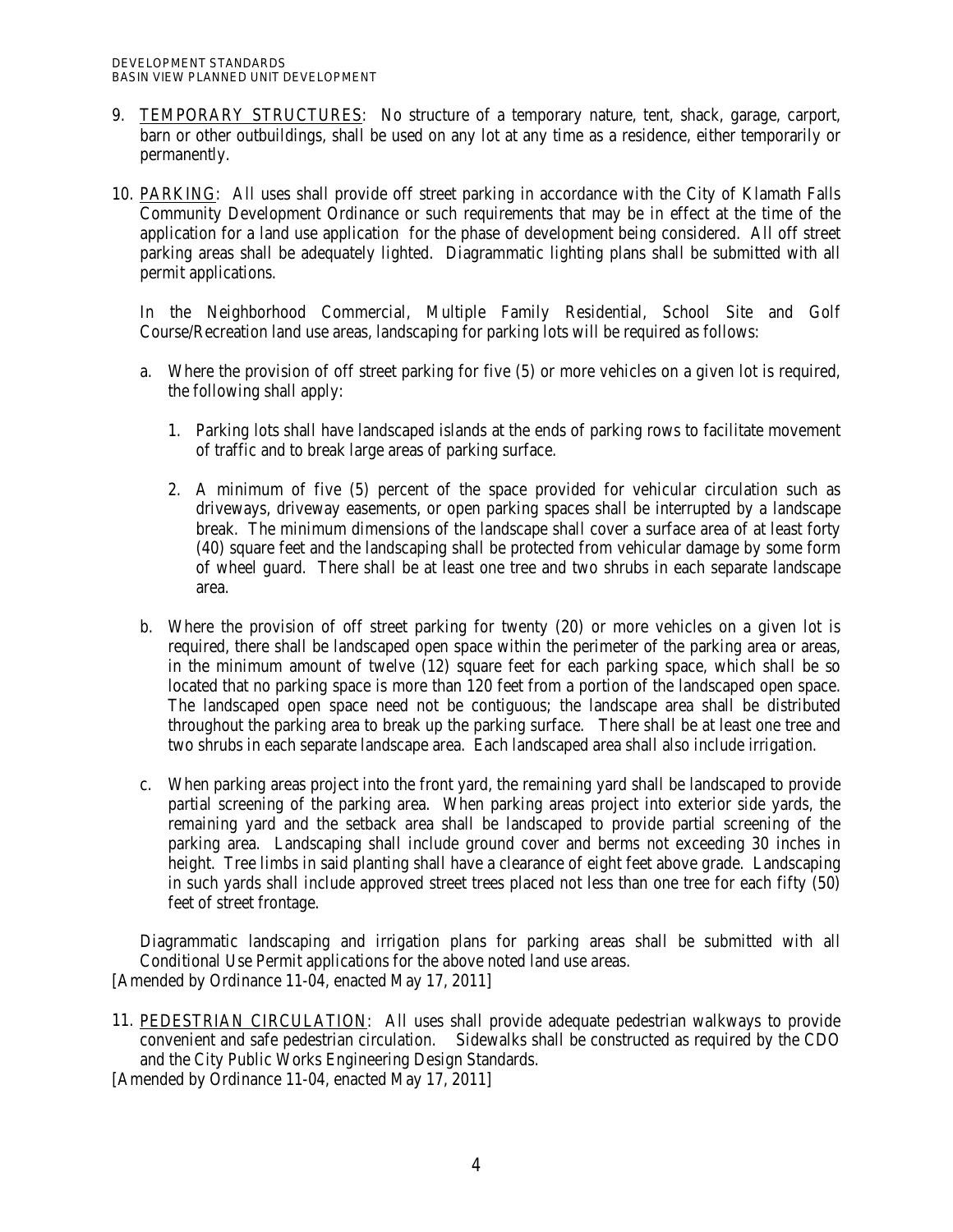12. SCREENING: Any exterior storage or refuse areas, exposed machinery, service areas, truck loading areas, utility buildings and structures and similar accessory structures, shall be screened by appropriate fences or walls, constructed with materials which are complimentary to adjacent buildings, to a height of not less than five (5) feet or more than six (6) feet, as measured from finished grade to the highest structural component of the fence or wall.

13. UTILITIES: All utility lines shall be constructed underground. [Amended by Ordinance 11-04, enacted May 17, 2011]

14. RECREATION AREAS: All four plex and multiple family residential dwellings shall provide a recreation area and suitable playground equipment on the same parcel as such dwelling units may be located. Such recreation areas shall contain a minimum of 200 square feet per dwelling unit. Playground equipment shall include at least one of the following for a minimum area site: climber, play structure, play wall, sand box, slide, balance beam, horizontal ladder, parallel bar or swings. The area around the playground equipment shall have appropriate cushioning material according to Consumer Product Safety Commission (CPSC) standards. Where multiple residential units are clustered recreation areas for common usage will be encouraged.

[Amended by Ordinance 11-04, enacted May 17, 2011]

- 15. SIGNS: All signs within the Basin View PUD shall be constructed in accordance with the requirements of Chapter 14 of the City of Klamath Falls Community Development Ordinance (CDO). [Amended by Ordinance 11-04, enacted May 17, 2011]
- 16. EROSION CONTROL: All grading, excavation and fill shall be in accordance with the City of Klamath Falls Public Works Engineering Standards Section 3 and Section 11 – 300 Series Drawings, along with the requirements established on the project site's Department of Environmental Quality 1200-C Permit.

[Amended by Ordinance 11-04, enacted May 17, 2011]

17. FENCES AND WALLS: No fence or wall used as a fence on any other portion of the property shall exceed a maximum height of six (6) feet at any point. All fencing shall comply with CDO requirements.

[Amended by Ordinance 11-04, enacted May 17, 2011]

18. PUD AMENDMENTS: The PUD, including its diagrammatic plan and this text, may be amended in accordance with the City of Klamath Falls Community Development Ordinance or with the comparable provisions of any zoning ordinance in existence at the time of the amendment.

[Amended by Ordinance 11-04, enacted May 17, 2011]

19. NORTH HILLS DEVELOPMENT STANDARDS: In addition to the above listed development standards, the following shall apply to those properties located within Tract 1152 (North hills subdivision), and the First and Second Additions to North Hills, more specifically described on the attached map "Exhibit C".

A. BUILDING SIZE:

Specific building size requirements shall include the following:

1) Single Family Residential – No single family dwelling shall be less than 1,200 square feet for the main structure, exclusive of garages, porches, decks, carports and attached greenhouses. All single family dwellings shall have at least a two-car garage.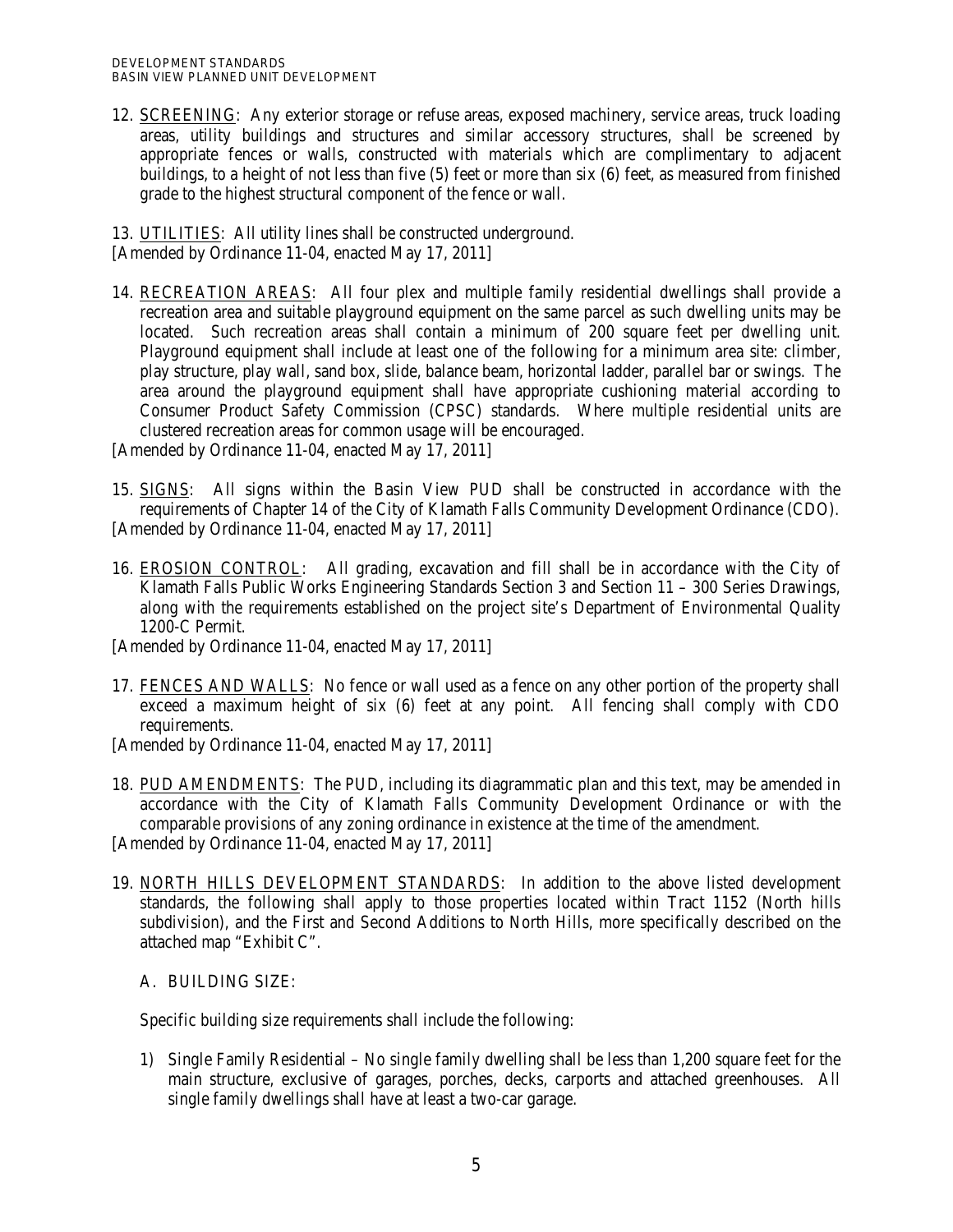## B. DESIGN GUIDELINES:

1) The use of brown, tan, dark gray, blue gray and dark green tones on exterior walls is encouraged.

## C. MODULAR AND PREFABRICATED HOME REVIEW STANDARDS:

- 1) Modular and prefabricated homes shall be permitted subject to the standards contained in the City of Klamath Falls Community Development Ordinance and applicable standards of the Basin View Planned Unit Development.
- 2) In addition to the requirements of (C) (1), above, all modular and prefabricated homes shall be reviewed for design compatibility with other dwellings in a "review area" which is defined as the area within 300 feet of the subject lot or the nearest five dwellings. The criteria for determining acceptable compatibility shall be based upon the following design review elements:
	- a) Roofing materials shall be similar in appearance to the most predominant type in the review area.
	- b) Siding materials and trim shall be similar in appearance or complementary to other homes in the review area, including the type and horizontal or vertical placement of materials.
	- c) A garage, two car minimum in size, shall be required of like materials and color of the dwelling, and shall be attached to the main structure.
	- d) Placement of the manufactured home and garage upon the lot shall be consistent with other homes in the review area in terms of setback dimensions, angle to the street, location of garage or carport, and any other special feature of the neighborhood or lot.
	- e) The location and design of porches, patios, driveways, walkways, and landscaping shall be reflective of and complementary to the features of homes in the review area.

### D. RECREATIONAL VEHICLES:

- 1) Recreational vehicles, including campers, boats, and trailers, shall be kept behind the front building lines of the main structure, on an improved surface (asphalt, concrete or pavers). Recreational vehicles may be temporarily kept in front of the building line main structure on an improved surface for no more than 72 hours.
- 2) Any area used for the storage of a recreational vehicle shall be screened by appropriate fences or walls, constructed with materials which are complementary to adjacent buildings, to a height of not less than five (5) feet or more than six (6) feet, as measured from finished grade to the highest structural component of the fence or wall. Landscaping which attains a mature height of not less than five (5) feet in height, and provides adequate screening characteristics, may be used as an alternative, or in combination, to fences or walls.

### E. INOPERABLE VEHICLES:

Vehicles not in working order shall be kept on those portions of the property located to the rear of the front building line of the main structure, on an improved surface (asphalt, concrete or pavers). In no event shall an inoperable vehicle be kept in front of the main structure on an improved surface for more than 30 days.

## F. ACCESSORY STRUCTURES: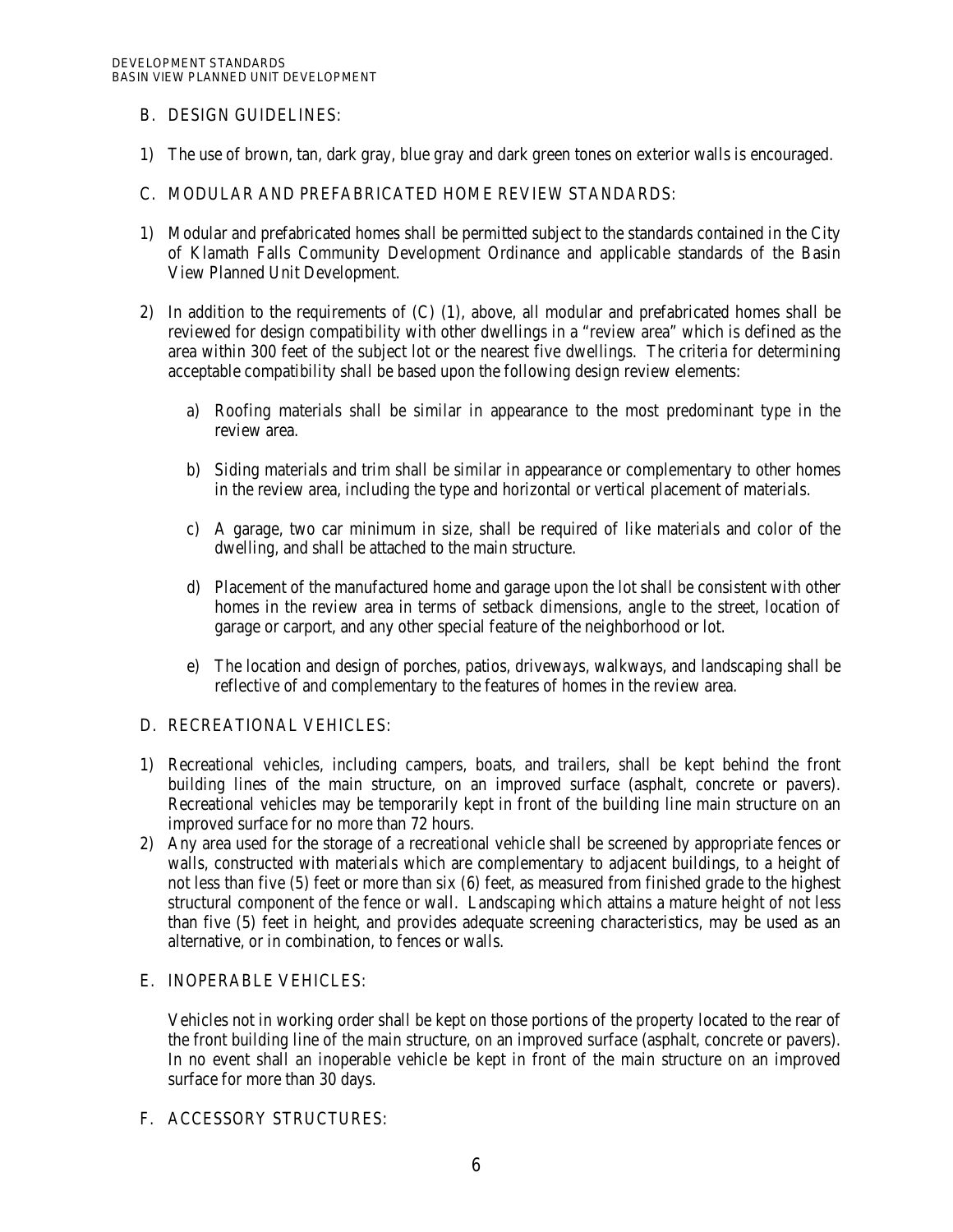Accessory structures larger than 1,200 square feet shall be finished with materials which are similar to the adjacent residential building.

20. COMMERCIAL PROPERTY SOUTH OF BENCHWOOD AVENUE, WEST OF NORTH HOMEDALE ROAD, AND NORTH OF FOOTHILLS BOULEVARD: In addition to the above listed standards, the following shall apply to those properties zoned for commercial use and located south of Benchwood Avenue, west of North Homedale Road and North of Foothills Boulevard, more specifically described on the attached map "Exhibit D".

[Amended by Ordinance 11-04, enacted May 17, 2011]

## A. PERMITTED USES – NEIGHBORHOOD COMMERCIAL:

- 1) Permitted Neighborhood Commercial uses shall be those defined in the City of Klamath Falls Community Development Ordinance. All proposed Neighborhood Commercial uses shall be subject to the design review procedures defined in the City of Klamath Falls Community Development Ordinance and applicable standards of the Basin View Planned Unit Development. Notice of any proposed Neighborhood Commercial use or structure shall be provided to all property owners located within Tract 1152 (North Hills), and the First and Second Additions to North Hills.
- 2) Neighborhood Commercial No single commercial enterprise use shall be allowed to occupy more than 3,000 square feet of building area, including storage and mechanical space. No building shall exceed 18,000 square feet in gross area.

[Amended by Ordinance 11-04, enacted May 17, 2011]

- B. SIGNS:
- 1) Free standing signs, with the exception of monument type signs less than six (6) feet in height, are prohibited.
- 2) All signs other than monument type signs shall be attached to the façades of the structure.

3) Sign lighting is restricted to the use of indirect white lighting. [Amended by Ordinance 11-04, enacted May 17, 2011]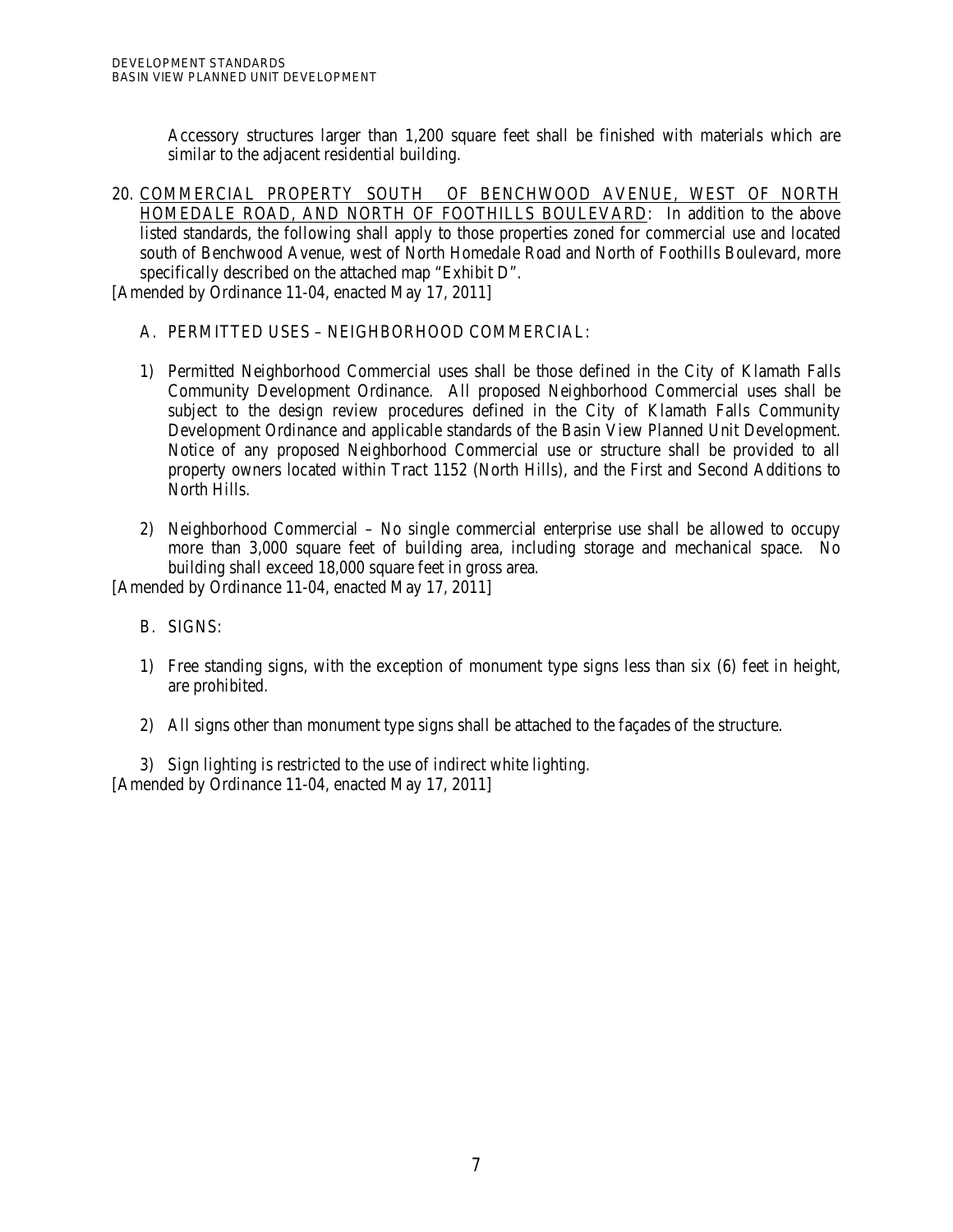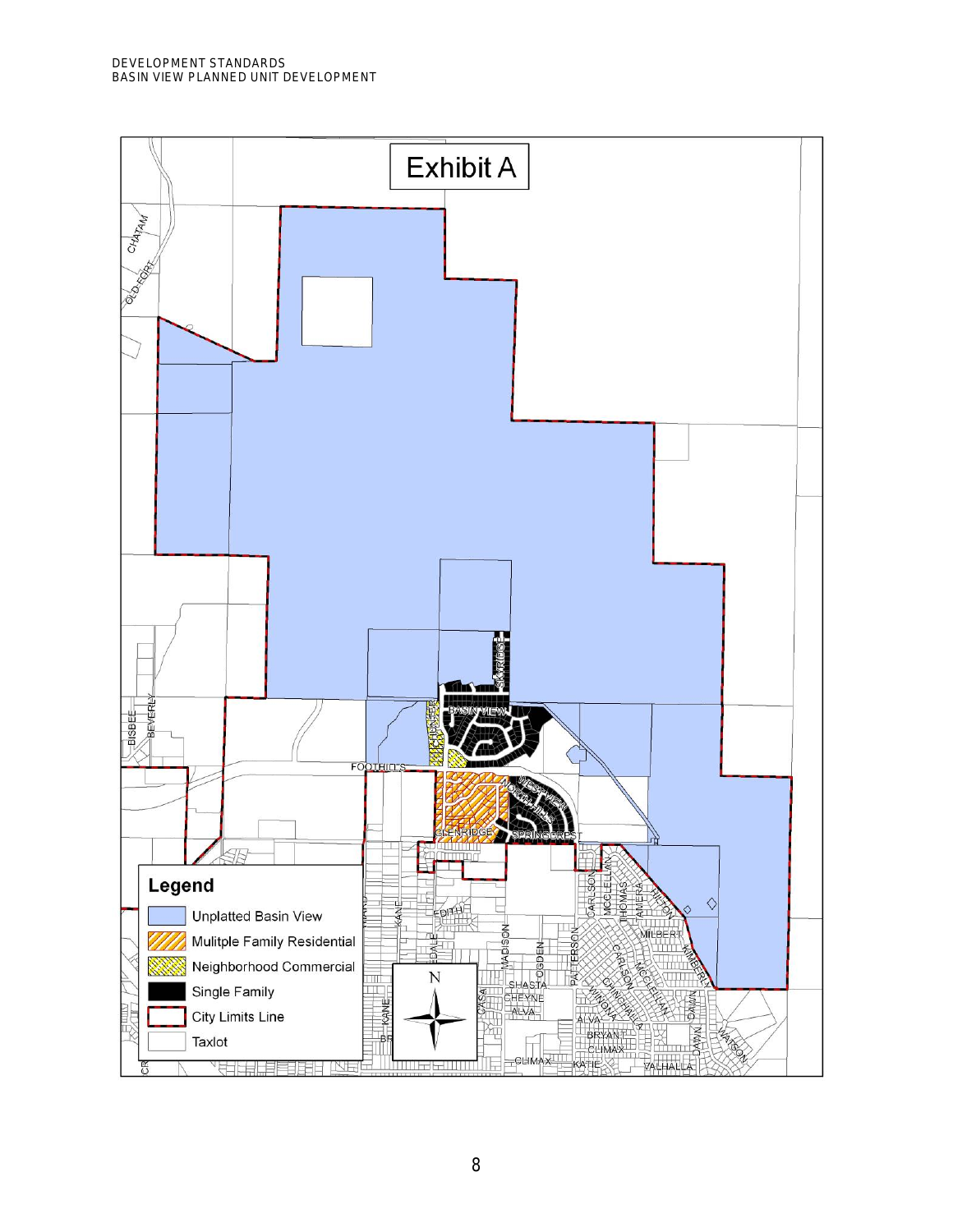DEVELOPMENT STANDARDS BASIN VIEW PLANNED UNIT DEVELOPMENT